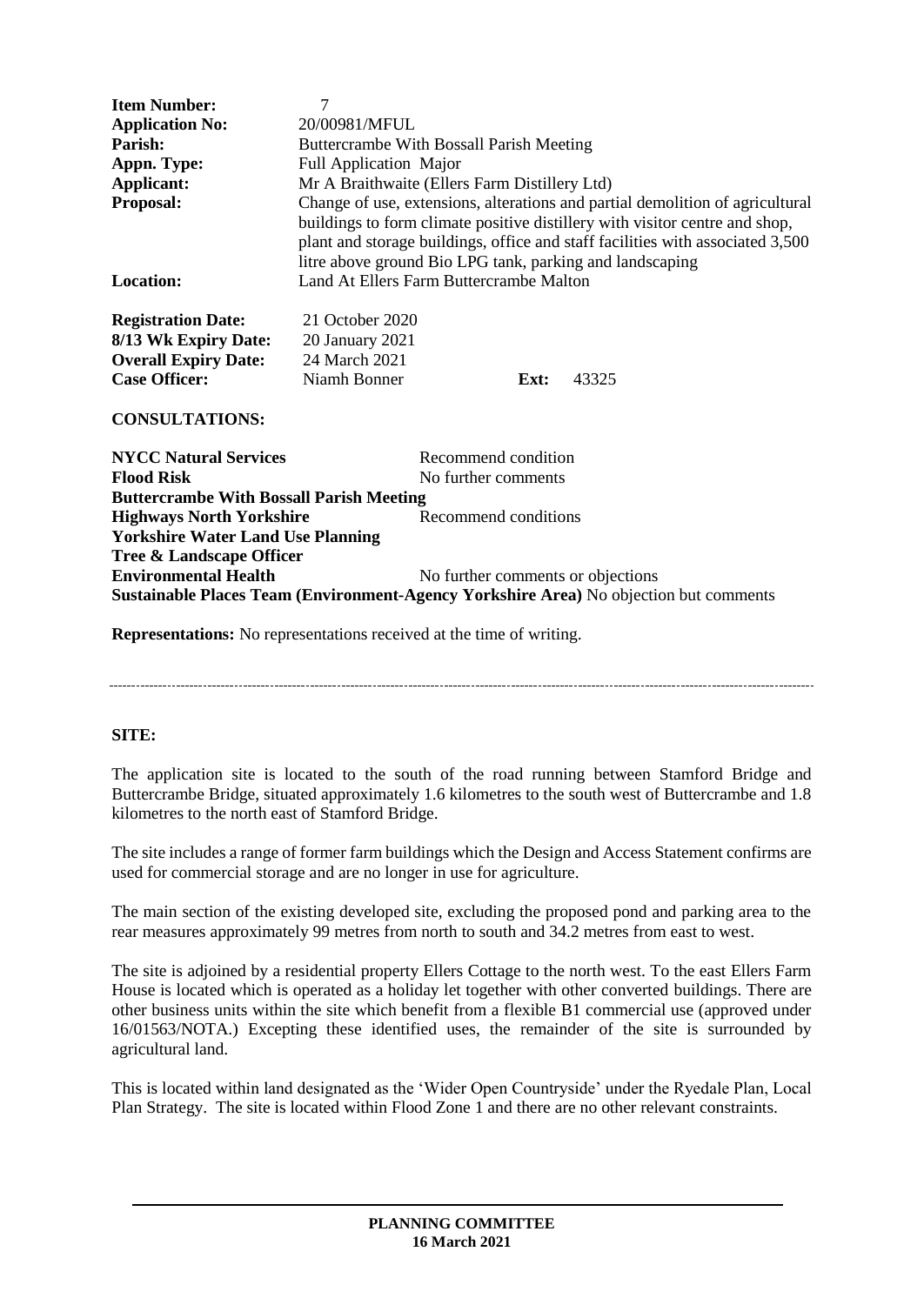## **PROPOSAL:**

This application seeks permission for the change of use, extensions, alterations and partial demolition of agricultural buildings to form climate positive distillery with visitor centre and shop, plant and storage buildings, office and staff facilities with associated 3,500 litre above ground Bio LPG tank, parking and landscaping.

This description was updated during the determination period to include the proposed above ground bio LPG Tank and was fully readvertised. It is noted that the site notice will expire on the 11th March 2021 and the press publicity will expire on the 24th March due to publishing dates.

Under the scheme of delegation, due to the size of the scheme, this application constitutes a major application and is required to be considered by Members of Planning Committee. It is therefore requested that given the expiry of the publicity, should this be recommended for approval by Members of Planning Committee that the final decision is delegated to the Head of Planning to be undertaken following the completion of the publicity period, subject to further consideration of any additional incoming representations.

A Design and Access Statement has been submitted, together with a further supporting document titled "Ellers Farm Distillery Planning Submission" produced by the proposed business which would be known as 'Ellers Farm Distillery.' This provides additional background to the company, the proposed business plan and the team involved in setting it up. These documents are available for Members to review in full on the planning file.

The proposed scheme would retain the majority of the existing buildings on the site. It is noted that the buildings are generally in a poor state of repair and that two buildings would be removed to facilitate the proposal.

The largest barn located to the western boundary of the site is a traditional Dutch style barn with curved roof, completed with corrugated sheeting. This currently spans approximately 36.88 metres x 14.15 metres with a maximum height of approximately 7.22 metres. This building would be converted and extended to form the main Distillery and Visitor Centre. This would include a section of the roof to the south being raised by approximately 3 metres to accommodate the distillation and storage equipment but the alteration would retain the traditional Dutch Arched Roof. The building would also be extended along the full length of the eastern elevation by approximately 5.5 metres with a lean to style roof. This extended area would form the office facilities, staff canteen, toilets, shop and visitor tasting area, with the original footprint given over to production. The external walls would be clad with vertical timber boarding and the roof cladding would be replaced with profiled panels.

The monopitch open fronted barn adjacent to the highway would be infilled along the southern elevation to provide a store, noted as Store 1 on the plans. The external walls would also be clad with vertical timber boarding and would incorporate roller shutter doors. The corrugated roof cladding would be replaced with profiled panels.

The rear monopitch barn abutting the southern boundary would be retained and following the removal of a small building in a poor state of repair to the north west, the retained barn would be extended with an 'L' shaped extension, linking it with the main barn. This extended area would provide a plant room and a further store, identified as 'Store 2.' This would all be treated cohesively with vertical timber boarding and profiled panelled roof sheeting and these sections would incorporate 4no. roller shutter doors on the northern and eastern elevations. This 'L' shaped section of the building would continue to incorporate a monopitch roof, with a maximum height of approximately 5.3 metres lowering to approximately 4 metres at the eaves.

15no. car parking spaces for the site would be provided to the south east of the site, with an additional 5no. spaces within the site and other room for vehicles when loading/unloading. The removal of the centrally located Pole Barn as proposed would facilitate this access.

The proposed pond would be located to the west of the buildings, as noted this would accept surface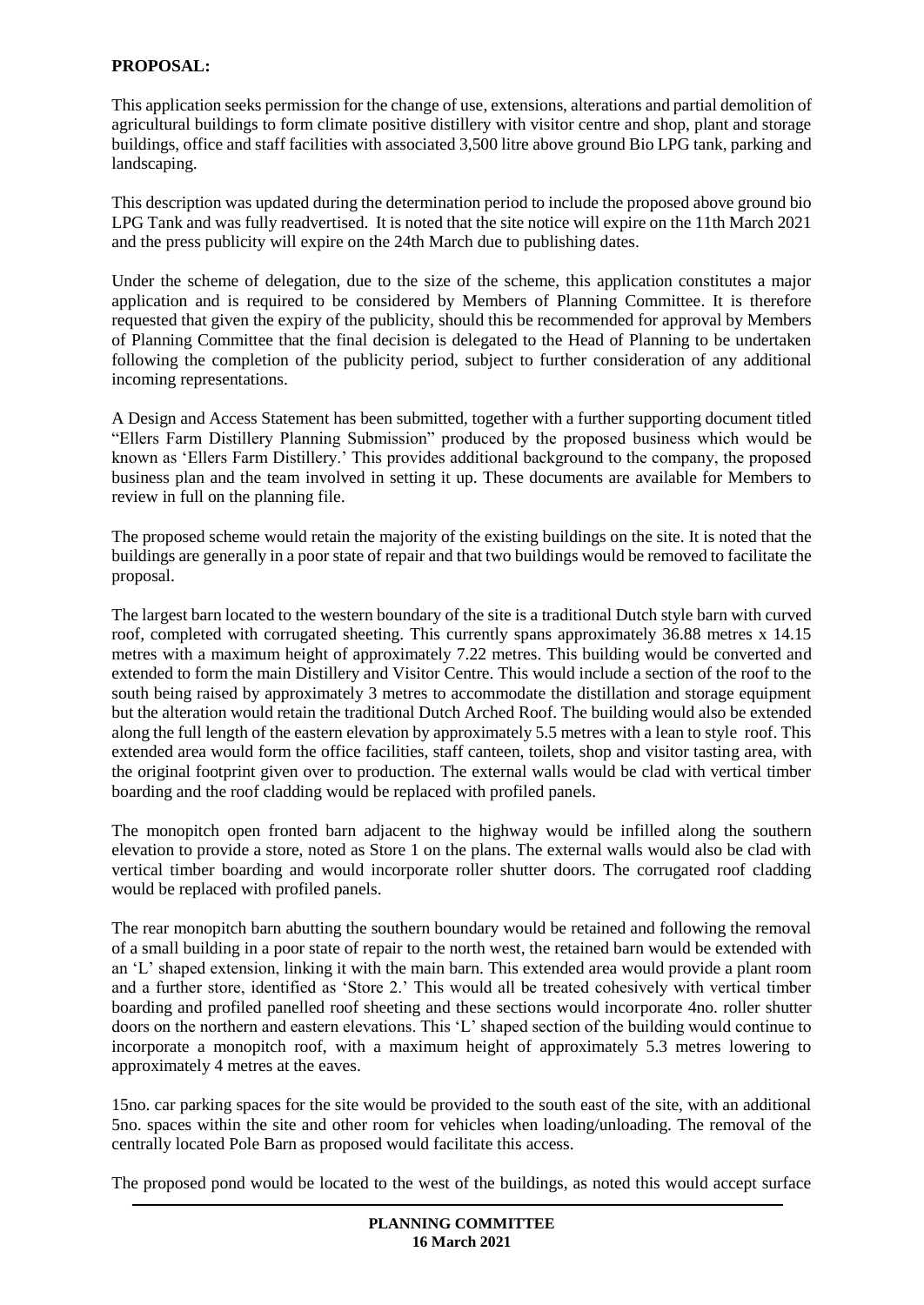water drainage from the site and a borehole would allow for water abstraction. The plans indicate this would become a 'Nature Conservation Area' and this would be fully landscaped.

As noted, the proposal was updated to include 1no. 3500 litre Bio LPG tank. This was originally proposed to run on a biomass system, however for various reasons which will be detailed below, this has changed during the determination period.

The Design and Access Statement notes that the proposed scheme will have a floor area of 1270 which is an increase of 13% compared to the existing buildings.

# **POLICIES**

Local Plan Strategy -Policy SP1 General Location of Development and Settlement Hierarchy Local Plan Strategy - Policy SP6 Delivery and Distributing of Employment Land and Premises Local Plan Strategy - Policy SP8 Tourism Local Plan Strategy - Policy SP13 Landscapes Local Plan Strategy - Policy SP14 Biodiversity Local Plan Strategy - Policy SP16 Design Local Plan Strategy - Policy SP17 Managing Air Quality, Land and Water Resources Local Plan Strategy - Policy SP19 Presumption in Favour of Sustainable Development Local Plan Strategy - Policy SP20 Generic Development Management Issues National Planning Policy Framework National Planning Practice Guidance

# **HISTORY:**

There are no applications considered directly relevant to the current proposal within the red line area.

It is noted that adjoining the site to the east a tourism business provides accommodation for various sized groups, including provision for large groups. This is operated by a separate tenant to this current application but is owned by the same landowner.

Also adjoining site to the east is a single storey run of traditional rural buildings which benefit from a flexible commercial use, with permission granted under application reference 16/01563/NOTA.

## **APPRAISAL:**

The main considerations within the determination of this application are:

- i. The Principle of Development ii. Character, Form and Landscape Impact iii. Impact upon Amenity iv. Access and Highway Safety v. Drainage vi. Ecology vii. Other matters, including consultation responses.
- i. The Principle of Development

Policy SP1 (General Location of Development and Settlement Hierarchy) notes that in the wider open countryside development will be restricted to that "*which is necessary to support a sustainable, vibrant and healthy rural economy and communities."*

Policy SP6 (Delivery and Distribution of Employment Land/Premises) of the Ryedale Plan, Local Plan Strategy notes support for "*small scale conversion of existing buildings or provision of new buildings to support appropriate rural economic activity in line with the provisions of SP9."*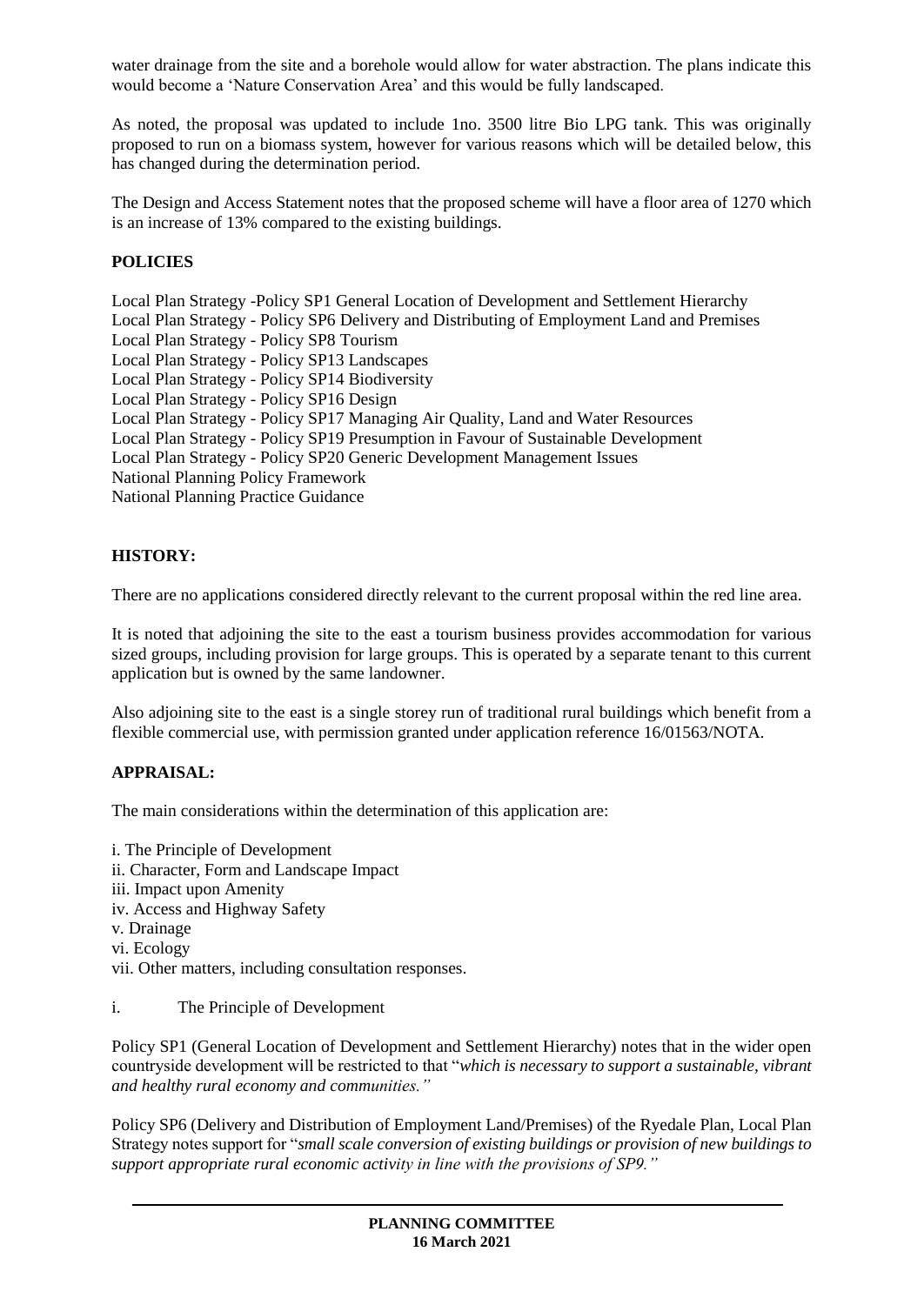Whilst this is not necessarily 'small scale' it is acknowledged that it does relate to the conversion and reuse of existing traditional buildings which are no longer used for agriculture. It would also require the creation of fairly limited additional floor space.

Policy SP6 also notes that *'Major industrial processes involving the extractions, utilisation, working or harnessing of natural materials or land assets will be supported where* 

*1. They are required in that location and no other suitable sites are available in the locality* 

*2. They can be satisfactorily accommodated on the highway network and will not lead to significant adverse highways impacts* 

*3. They do not adversely affect the amenity of neighbouring occupants of the site in line with Policy SP20* 

*4. They can be satisfactorily accommodated in the surrounding landscape in line with Policies SP13 and SP16* 

*5. The economic benefits to the District outweigh any adverse impacts*

It is also considered unlikely that a development of this scale could be readily accommodated within an existing industrial unit elsewhere within the District, whilst also being able to take advantage of local water abstraction which would be a key requirement for a distillery. It is also noted that this could be accommodated at this site capitalising on the redundant traditional farm buildings, rather than relating to a wholesale new build within an open countryside location.

It is noted that the business is expected to provide 20 additional jobs, which will be beneficial to the local economy. The Design and Access Statement notes that the distillery "*will initially require approximately 10 staff who will be sourced locally. A further 10 staff for marketing and sales positions will be needed, although not necessarily based on the Ellers Farm site."*

The Design and Access Statement notes that *"given the nature of the distillation process, parts being continuous, the site will need to have the ability to have staff present through various stages of the process. However given the quiet nature of the operations, this is not expected to create any impact upon the nearby residential property.* 

*The main activities requiring staff to be present and vehicle movements office work, deliveries and dispatching products are expected to be between 08:00 – 18:00 Monday to Friday and 08:00 – 13:00 on Saturdays."* The application form notes that the proposed visitor centre and shop opening hours are 10:00 – 21:00 Monday to Sunday.

As noted, during the determination period for the application, the originally proposed use of a biomass boiler was updated to show the proposed use of a Bio LPG system. Confirmation was sought from the agent as to whether this would have any impact upon their 'climate positive' element within the description. The Agent confirmed the following in an email dated 26th January 2021*: "Our Client has confirmed that the scheme still has green credentials, and these will be continued with the future suppliers of the ingredients and materials used in the production…The change from Biomass was indeed influenced by cost, but also in the difficult in establishing how much noise would be generated – a point raised by your Environmental Health consultant. The proposed alternative LPG boilers will run on Bio LPG, which I understand is not considered fossil fuel and the supplier provides certificates demonstrating the CO2 reduction….The BioLPG will be stored in a single 3,500 litre tank and be filled by a small tanker wagon approximately every 2 weeks with 1 tonne of liquid, so the traffic flow is not significantly altered."* A further detailed Climate Positive business overview document was submitted in support of the application on the 5th February 2021 that Members will be able to review on the planning websites. Following review of this it is considered that the proposed distillery business would incorporate a forward thinking approach to sustainability.

Policy SP8 (Tourism) notes support for "*Tourism in areas where potential is significantly underdeveloped, in particular, Malton and Norton and the Wolds"* and for *"Cultural and creative businesses in Ryedale inspired by Ryedale's unique environment."* 

The Design and Access statement notes that *"The distillery is intended to become a tourist attraction*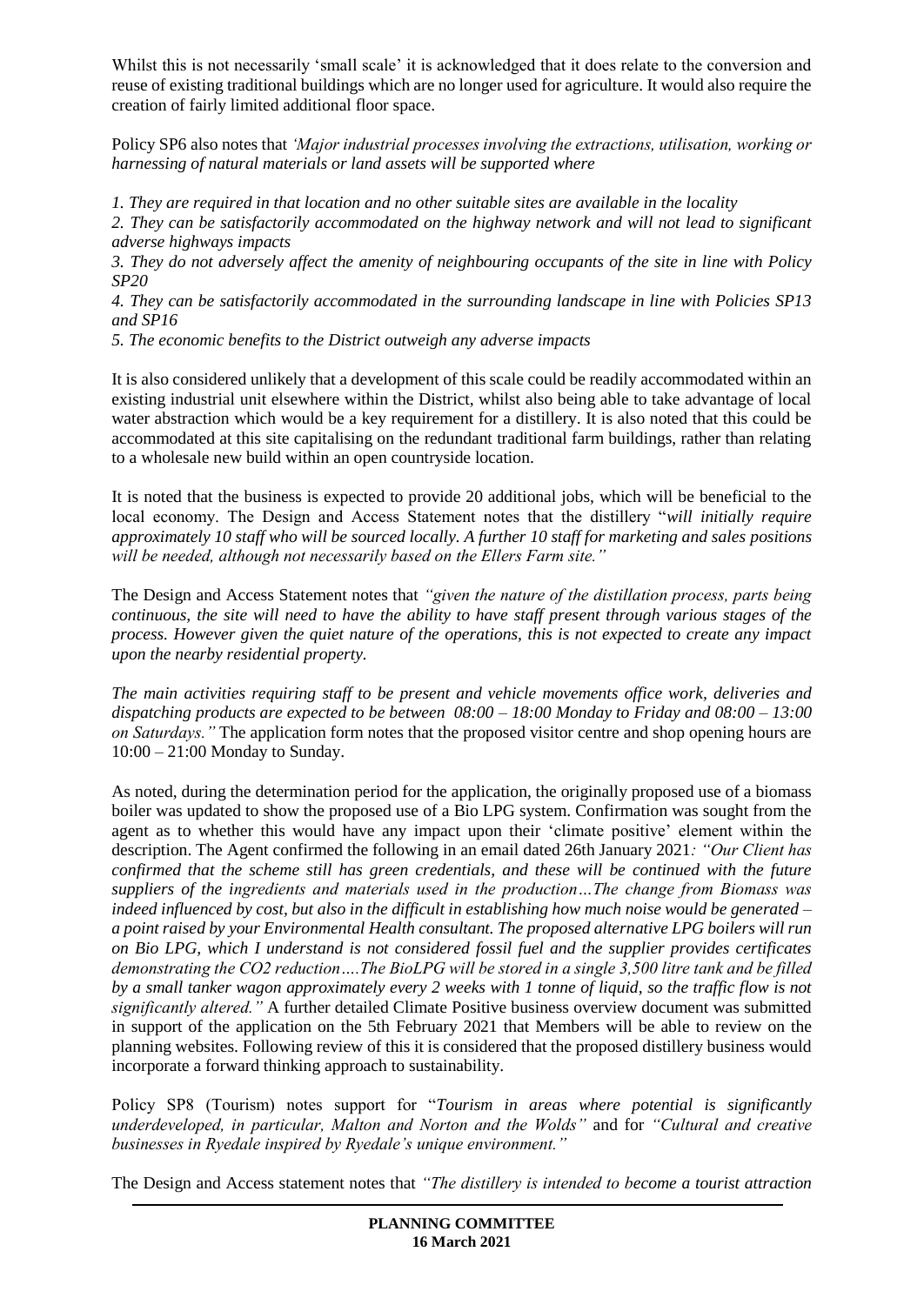*and venue, enhancing the variety of locally produced good, and attracting visitors already encouraged by the regional food centres of York and in particular Malton."* It is considered that this proposal would strongly contribute towards the tourism offer within the District. In particular, it would link in with the District's identity as a high quality producer of independent food and drink items, recognised nationally.

The impact upon the highways network, the amenity of neighbouring occupants and the landscape impact will all be assessed below, however it is considered that should they be satisfied, this proposal would accord with Policies SP1, SP6 and SP8 of the Ryedale Plan, Local Plan Strategy.

ii. Character, Form and Landscape Impact.

It is considered that the proposed physical alterations and extensions as described above are sympathetic, proportionate and would retain the agricultural character of the site through the use of appropriate materials. The scheme would appear visually cohesive due to the use of matching materials and the retention of the Dutch Barn style arched roof on the largest building following its partial upwards extension is particularly welcomed, retaining a link with the site's agricultural history.

The proposed use of vertical timber boarding and profiled roof panels would be reflective of what is commonly found on traditional rural buildings and the proposed openings are considered acceptable. A condition would be recommended to ensure that details of materials to be used, including a sample of the proposed wooden cladding would be approved in advance.

It is considered that the creation of the car parking area to the rear is acceptable and limited public views of this would be available, but it would remain grouped with existing buildings. A section of native hedging would be provided to the rear of the site, abutting the car parking area.

In terms of impact upon the wider landscape character it is noted that the proposed works, being the conversion and extension of existing farm buildings, would not appear significantly altered from wider views and would not contribute to sporadic development in the open countryside. As noted, the Distillery Barn would include a partial upward extension, but it is not considered this limited alteration would appear incongruous. The use of the identified materials is welcomed and it is noted that the scheme would incorporate new strategic landscaping to supplement the existing landscaping located to the northern boundary of the site and surrounding Ellers Cottage. This would include 20 'Tilia Cordata' (small leaved limes) to the west of Ellers Cottage along the field boundary to limit views from Buttercrambe road, planted as an extra heavy standard for immediate impact.

The 300 cubic metre pond would include a 1.2m high post and rail fence and would create a 'nature conservation area' and would be supplemented by waterside shrubs, wildflowers and a native hedgerow mix in addition to planting in the pond itself.

The proposed landscaping scheme is highly detailed and it is considered that this would positively contribute to the scheme and would be conditioned to be in accordance with.

A detailed Landscape and Visual Impact Assessment (PDP Landscape and Urban Design Ltd October 2020) has been submitted in support of this application to evaluate the potential effect of the proposed scheme on the wider open countryside from various points. This is undertaken in a methodical way, with a visual baseline and visual amenity survey. It was concluded that *"overall as a consequence of the new development there will be a marked improvement to the visual amenities of this part of the rural area." An assessment on the landscape impact concluded that "Opportunities for the creation of a wetland area, as a result of the production process, together with surface water, will form part of a sustainable drainage strategy, and combined with the planting of new native species will potentially bring about improvements to the landscape character."*

## iii. Impact upon Amenity

As noted, the site is adjoined by a residential property to the northwest known as Ellers Cottage. This property is situated 25 metres to the northwest of the proposed main distillery building. To the east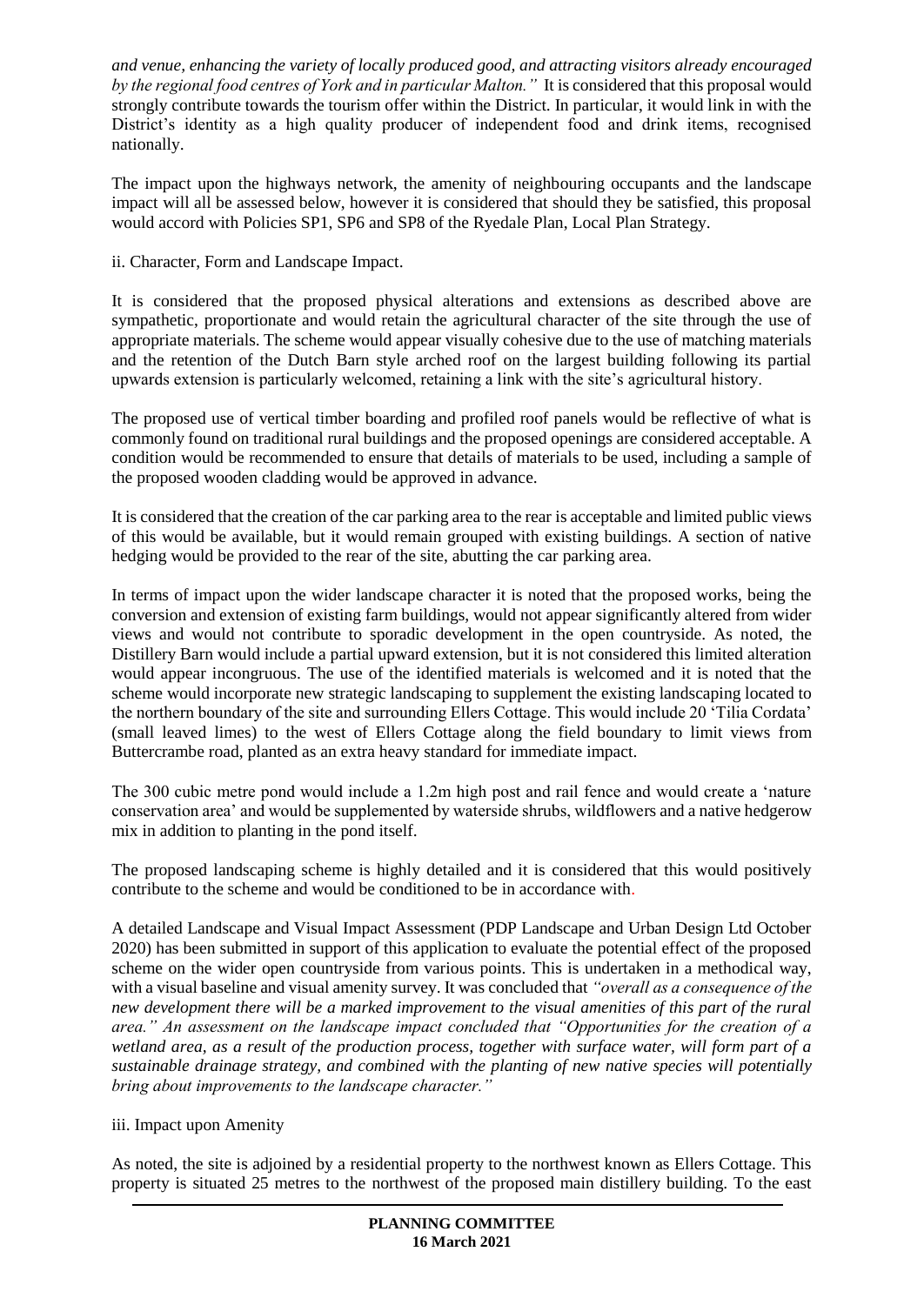Ellers Farm House is located which is operated as a holiday let together with other converted buildings. It is considered that the residential dwelling is most likely to be potentially affected by noise/disturbance as holiday let units would have a lower amenity requirement. It is however noted all these properties fall under the same ownership.

A Noise Impact Assessment (ENS October 2020) has been submitted in support of this application. This concluded that *"the distilling process in not considered to be noise generating however any externally located plant associated with the distillery may produce noise."*

This was reviewed by the Council's Environmental Health Team who in a response dated 2nd December 2020 noted that further information was needed in relation to a specific noise assessment for the originally proposed biomass boiler. As noted, this element of the proposal changed to a Bio LPG tank and the following consultation response was received from the Environmental Health Team on the 3rd March 2021: "*Further to my request dated 2nd December for a detailed noise assessment of the proposed Biomass boiler I understand that the application has been altered and the Biomass boiler is now to be replaced with a LPG system. These systems are much less likely to have any noise impact on the nearest noise sensitive dwellings and therefore I have no further comment or objection to make on this application."*

It is noted that no consultation responses have been received in relation to this proposal however it is considered appropriate that the proposed opening hours of the shop and visitor centre are conditioned. This approach was agreed with the Council's Environmental Health Officer. It is acknowledged that the distillation process itself being a 24hr process will require a skeleton staff present during the night and therefore the distillery element of the business cannot reasonably be restricted.

This application was discussed with the Council's Senior Licencing Officer and an informative will be applied to ensure that the Applicants are aware of the requirement for site licencing for alcohol sales. This licencing process will consider the appropriate licence necessary for the site activities and the Council's Environmental Health Team will again be statutory consultees on this process.

Therefore subject to the recommended conditions and informative, it is not considered that this proposal would have a materially adverse impact on the amenity of the occupier of the adjoining property. It is also considered that users of the existing holiday accommodation business to the east would not experience adverse effects. It is acknowledged that its lawful use for agricultural purposes may also have had potential for quite significant noise generation. It is therefore considered that this proposal is in accordance with Policy SP20 of the Ryedale Plan, Local Plan Strategy.

iv. Access and Highway Safety

A Transport Plan (Fore Consulting Limited October 2020) was submitted in support of this application that included confirmation on the parking provision (20no. spaces) for staff and visitors. The Proposed Site Plan also shows vehicle tracking for turning and manoeuvring within the site (including for larger vehicles.) It also provided an overview of anticipated deliveries and servicing trip generation. This concluded that vehicles could be satisfactorily accommodated and that the traffic impacts of the development would be limited.

The North Yorkshire County Council Highways Officer noted the following in their statutory consultation response dated 20th January 2021:

*"The proposed development would seem to entail a modest increase in vehicular traffic to and from the site over a typical weekday, when compared to the stated existing uses. However, on balance, the increase would not give rise to a material increase in traffic travelling along the highway immediately outside the site and, despite the likely visitor element to be almost exclusively arriving*

*by private motor car, overall would not be a specific concern to the highway authority.*

*The submitted drawings indicate a proposed slight improvement to the vehicular access in terms of size and construction, despite no changes stated in section 8 of the application form."* 

Appropriate highway conditions were recommended in relation to the access and provision of the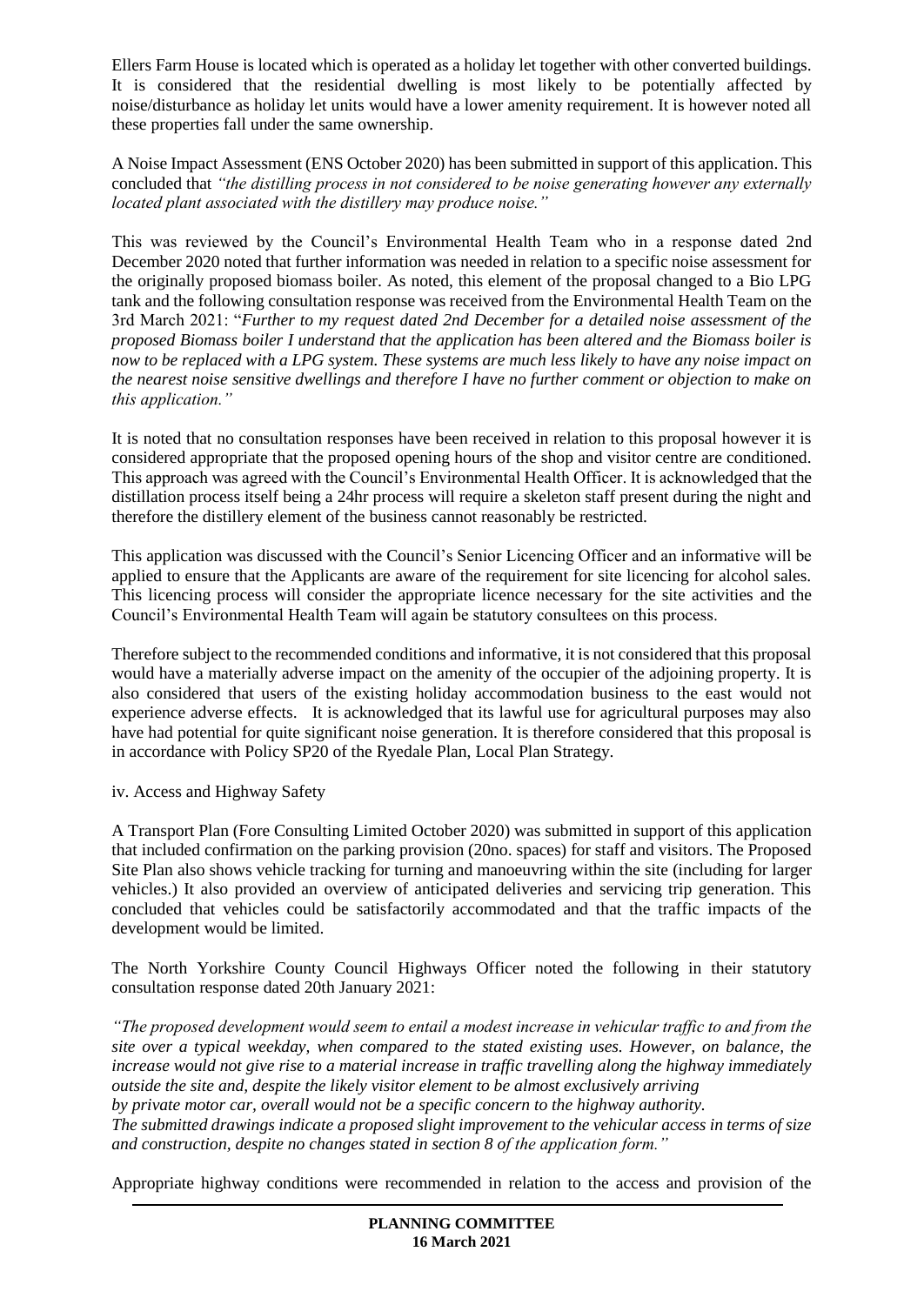approved access, parking and turning areas.

v. Drainage

The drainage strategy for the site has developed during the determination period of this application and detailed information has been provided in the form of a Sustainable Drainage Strategy (Flood Risk Management Ltd (November 2020.) A separate Foul Drainage Assessment form was also completed by the Agent.

The proposal now incorporates a non mains drainage system of a Package Treatment Plant for the application and surface water and clean production waste water running to an attenuation pond.

The EA had originally recommended a holding objection following the submission of additional details. In their revised response letter dated 4th March 2020 the EA confirm that there is now no objection. However importantly they do indicate that the proposed discharge rate would be such that it would not fall under the general binding rules, so specific permitting may be necessary. No specific conditions have been recommended by the Environment Agency but an informative will highlight the detailed information and guidance provided by them within this response.

In light of this, a specific condition relating to foul water is recommended noting;

*"Unless otherwise agreed in writing, prior to the occupation of any part of the development hereby approved, the approved Package Treatment Plant shall be installed to the relevant British Standards and to the satisfaction of an approved Building Control Inspector. Any variation to the approved surface water disposal methods shall require the prior written approval of the Local Planning Authority.*

*Notwithstanding the Package Treatment Plant flow rate indicated on plan reference GMV-455-08-01 Rev C, the Applicant shall ensure that the flow rate associated with the Package Treatment Plant meets either the levels permitted by the Environment Agency's General Binding Advice as details on their consultation response dated 4th March 2021 or that an appropriate Environmental Permit is granted."*

An informative is also recommended.

The flows from the Package Treatment Plant would be then discharged to an existing land drain, which as detailed on the proposed plan has an outfall approximately 230m to the north in the south east corner of Stubbs Wood.

The proposed pond would accept surface water drainage and clean water from production, it is noted that this would be subject to consent to discharge. The Design and Access Statement notes *"One of the main ingredients for the process is water. It is proposed to source pure local water via a new borehole close to the distillery in the adjacent field. Once used in the distillery, the clean waste water would be repurposed and along with the surface water run from the buildings, attenuated via the formation of a balancing pond to attract, and support a variety of wildlife. All designed and built in accordance with the EA, IDB requirements."*

As detailed within the Drainage Strategy the proposed 300 cubic metre pond should "*easily provide sufficient soakaway area and attenuation volume. The sides of the pond could be lined with large single sized non crushable stone to encourage infiltration and reduce the risk of pond sides sealing over time, with a pond this size, this is unlikely."* It was concluded that *"provided the invert of the pipework from the proposed building communicates with the pond above the groundwater level, it provides more than adequate attenuation volume and infiltration area for the development in the design event without increasing floor risk to the end users of the development or others."*

This is considered to be an appropriate form of surface water disposal and an appropriate condition will be attached.

The Lead Local Flood Authority have confirmed in a response dated 4th December 2020 that the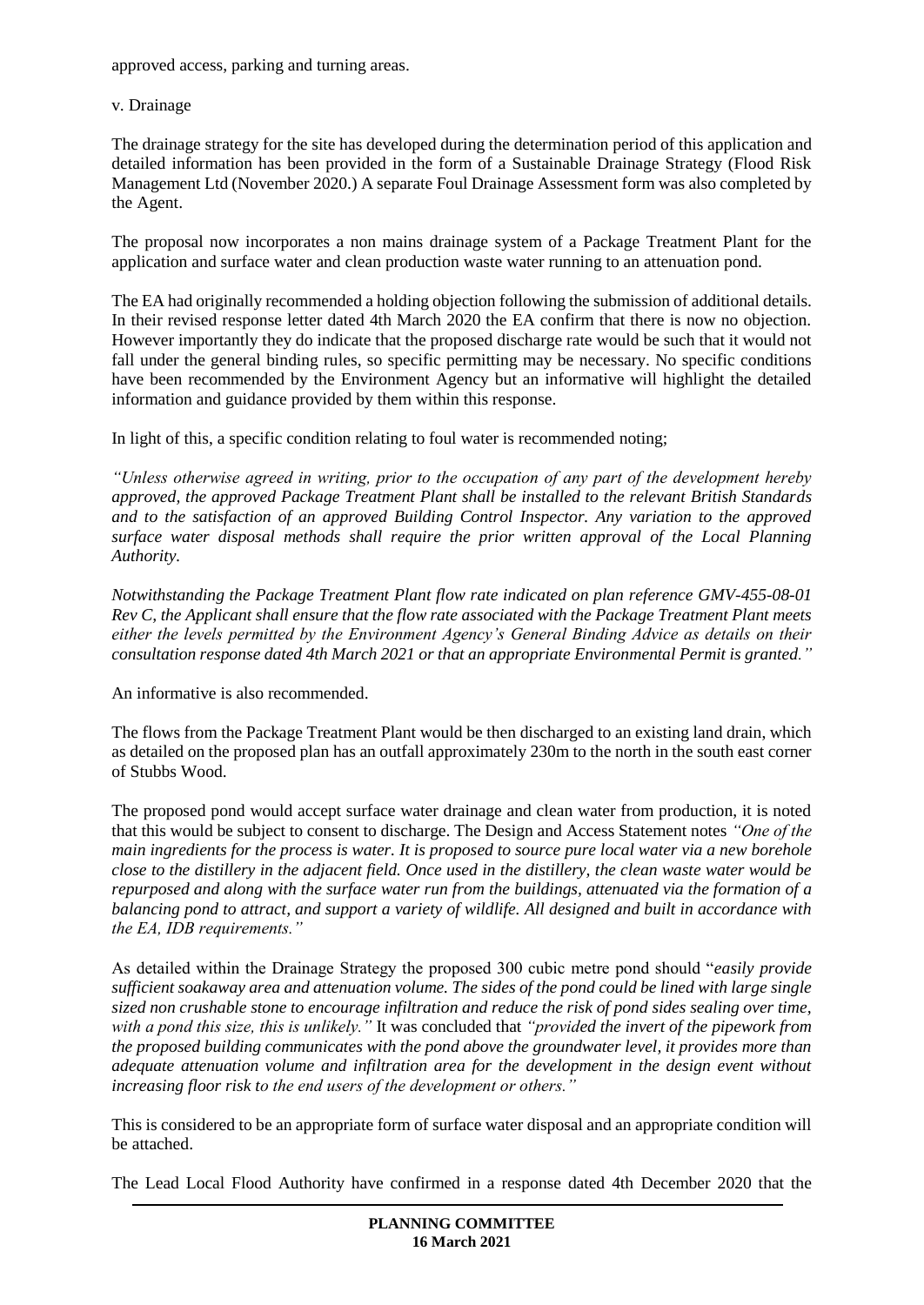application in their view is a minor development and they have no comments to make. The Yorkshire and Humber Internal Drainage Board also confirmed that this proposal does not fall within their geographical area.

vi. Ecology

A supporting Bat, Breeding Bird and Barn Owl Survey (MAB Ecology September 2020) was submitted in support of this application, which is considered appropriate due to the location and nature of the buildings on site.

The NYCC Ecologist was consulted on this application. In his response dated 3rd November 2020 he noted "*It is supported by a very thorough bat, Barn Owl and breeding birds scoping report. This concluded that the buildings concerned have negligible potential to support roosting bats, and no further surveys are required.*

*A Barn Owl box attached to one of the buildings has been used by a breeding pair. Replacement habitat needs to be provided as per the report and removal of the box must take place only when it is not occupied. It should be noted that Barn Owls can have a prolonged breeding season and the applicant will need to liaise closely with their ecologist regarding the timing of works.*

*We recommend a Condition requiring strict adherence to the ecological mitigation recommendations set out in the Method Statement in section 9.2 of the report.*

*The proposal to incorporate three bird nesting boxes into the new development (in addition to a replacement Barn Owl box) is welcome and provides a net gain for biodiversity. Advice on bat boxes is provided in section 10 of the report but it is unclear whether the applicant intends to implement this. It would be useful if this could be clarified."*

The applicant confirmed in an email dated 5th November that "*the advice under Section 10 of the report will be implemented, with bat box affixed to existing tree."*

An appropriate ecological condition will be recommended including the requirement for strict adherence to sections 9.2 and 10 of the report.

vii. Other Matters, including consultation responses

The Council's Environmental Health Officer made the following comments in relation to contamination following review of the submitted Phase 1 Report (Geo Environmental Engineering October 2020): *"Having considered the Geo-Environmental Phase 1 report in relation to the development I do not believe that any further intrusive ground investigation is required. I would, however, recommend that a condition be applied in relation to the discovery of any unexpected contamination during the building works."* This condition will be attached.

The Parish Council did not respond to the application and no comments have been received by any third parties.

East Riding of Yorkshire Council were consulted on this application and the subsequent revision. No response was received.

In light of the above considerations, subject to the recommended conditions, this proposal is considered to satisfy the relevant policy criteria outlined within Policies SP1, SP6, SP8, SP13, SP14, SP16, SP17, SP19 and SP20 of the Ryedale Plan – Local Plan Strategy and the National Planning Policy Framework.

This application is therefore recommended for conditional approval with the decision delegated to the Head of Planning following completion of the publicity period.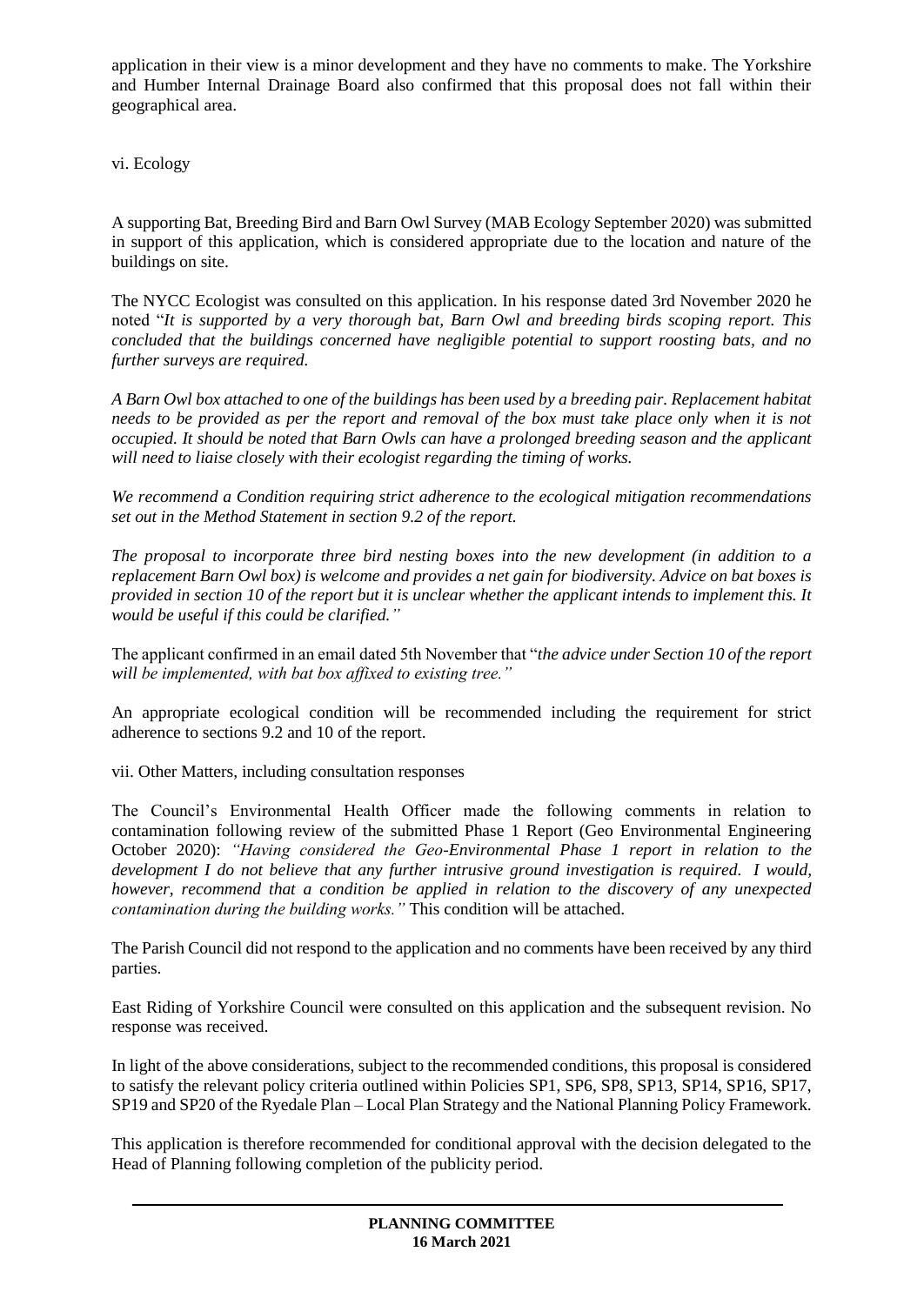#### **RECOMMENDATION: Approval**

1 The development hereby permitted shall be begun on or before .

Reason:- To ensure compliance with Section 51 of the Planning and Compulsory Purchase Act 2004

- 2 The development hereby permitted shall be carried out in accordance with the following approved plan(s): Location Plan (Drawing no. GMv-455-08-03) Ground Floor and Site Plan (Drawing no. GMV-455-08-01 Rev C) Existing and Proposed Elevations (Drawing no. GMV-455-08-02) Landscape Proposal (Drawing no. EFBL1) Reason: For the avoidance of doubt and in the interests of proper planning.
- 3 Prior to its installation, details including proposed colour finish of the roof sheets and samples of the timber boarding to be used on the exterior of the buildings the subject of this permission shall be submitted to and approved in writing by the Local Planning Authority.

Reason: To ensure a satisfactory external appearance and to satisfy the requirements of Policies SP16 and SP20 of the Ryedale Plan - Local Plan Strategy.

4 Unless otherwise agreed in writing with the Local Planning Authority, no additional external lighting shall be installed within the site without the prior written approval of the Local Planning Authority.

Reason: To ensure any additional lighting in this rural location does not result in harm to either residential amenity or the character of the locality in discordance with Policy SP20 of the Ryedale Plan - Local Plan Strategy.

5 Unless otherwise agreed in writing with the Local Planning Authority, all planting seeding and/or turfing comprised in the approved planting scheme (Drawing no. Landscape Proposal (Drawing no. EFBL1) scheme shall be carried out during the first planting season following the commencement of the development, or such longer period as may be agreed in writing by the Local Planning Authority. Any trees or shrubs which, within a period of five years from being planted, die, are removed or become seriously damaged or diseased shall be replaced in the next planting season with others of similar sizes and species, unless the Local Planning Authority gives written consent to any variation.

Reason: To enhance the appearance of the development hereby approved Policy in accordance with Policies SP16 and SP20 of the Ryedale Plan - Local Plan Strategy

6 In the event that contamination is found at any time when carrying out the approved development, that was not previously identified, it must be reported immediately to the local planning authority, and work must cease until an appropriate investigation and risk assessment must be undertaken. Where remediation is necessary, a remediation scheme must be prepared by competent persons and submitted to the local planning authority for approval. Following completion of measures identified in the approved remediation scheme, a verification report that demonstrates the effectiveness of the remediation carried out must be submitted to and approved in writing by the local planning authority.

Reason: To ensure that risks from land contamination to the future users of the land and neighbouring land are minimised, together with those to controlled waters, property and ecological systems, and to ensure that the development can be carried out safely without unacceptable risks to workers, neighbours and other receptors in accordance with Policy SP20 of the Ryedale Plan, Local Plan Strategy.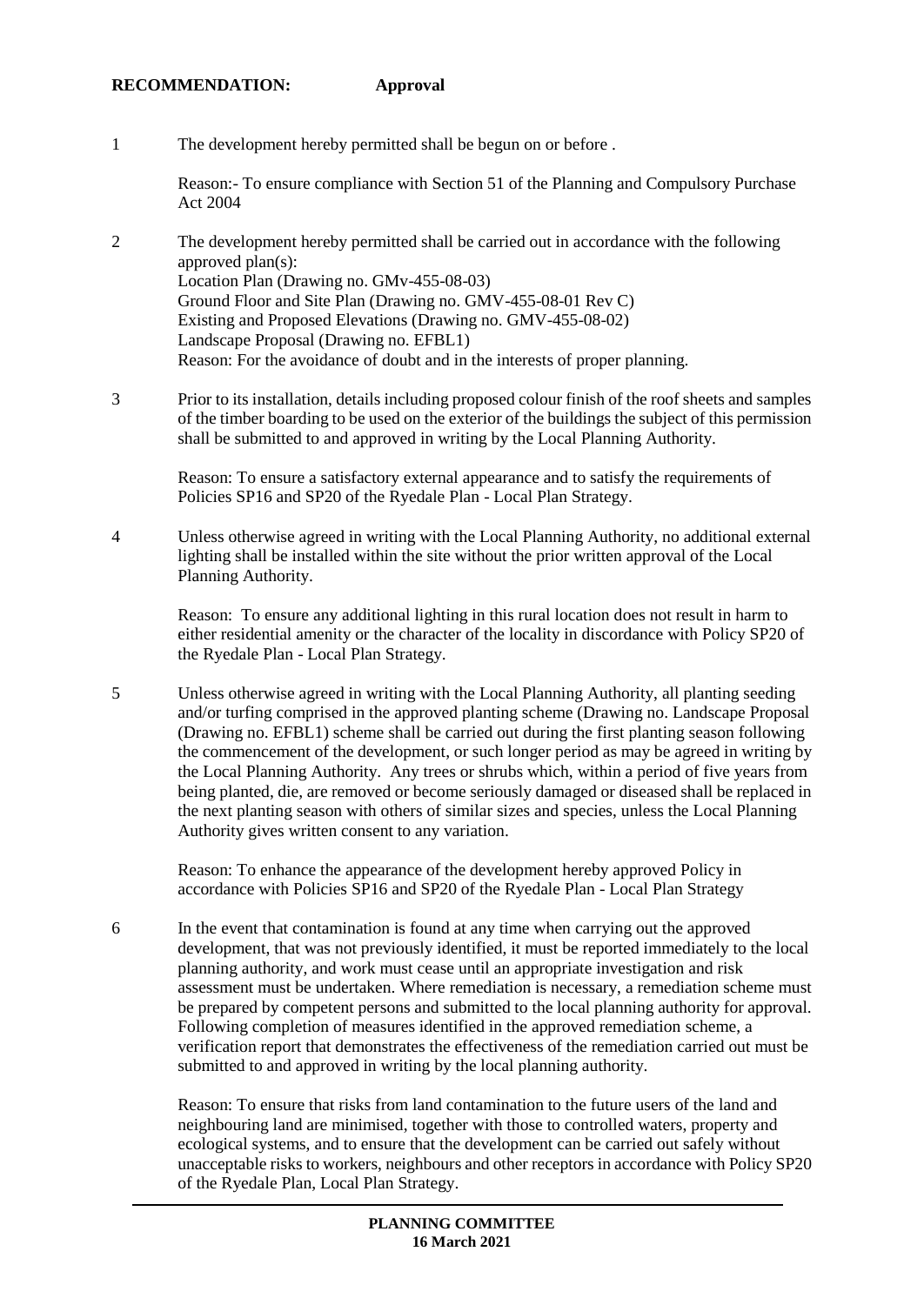7 The development must not be brought into use until the access to the site at Buttercrambe Road / Ellers Farm has been set out and constructed in accordance with the 'Specification for Housing and Industrial Estate Roads and Private Street Works" published by the Local Highway Authority and the following requirements:

The crossing of the highway verge and/or footway must be constructed in accordance with the approved details and/or Standard Detail number E60 Rev. A and the following requirements. All works must accord with the approved details.

Reason: To ensure a satisfactory means of access to the site from the public highway in the interests of highway safety and the convenience of all highway users. MHi-C New and altered Private Access or Verge Crossing -(MHC-03)

Notwithstanding any valid planning permission for works to amend the existing highway, you are advised that a separate licence will be required from North Yorkshire County Council as the Local Highway Authority in order to allow any works in the existing public highway to be carried out. The 'Specification for Housing and Industrial Estate Roads and Private Street Works' published by North Yorkshire County Council as the Local Highway Authority, is available to download from the County Council's web site:

https://www.northyorks.gov.uk/sites/default/files/fileroot/Transport%20and%20streets/Road s%2C%20highways%20and%20pavements/Specification for housing indest roads \_street\_works\_2nd\_edi.pdf .

The Local Highway Authority will also be pleased to provide the detailed constructional specifications referred to in this condition.

8 No part of the development must be brought into use until the access, parking, manoeuvring and turning areas for all users at Ellers Farm have been constructed in accordance with the details approved in writing by the Local Planning Authority. Once created these areas must be maintained clear of any obstruction and retained for their intended purpose at all times.

Reason: To provide for appropriate on-site vehicle facilities in the interests of highway safety and the general amenity of the development in accordance with Policy SP20 of the Ryedale Plan, Local Plan Strategy.

9 Unless otherwise agreed in writing, prior to the occupation of any part of the development hereby approved, the approved Package Treatment Plant shall be installed to the relevant British Standards and to the satisfaction of an approved Building Control Inspector. Any variation to the approved surface water disposal methods shall require the prior written approval of the Local Planning Authority.

Notwithstanding the Package Treatment Plant flow rate indicated on plan reference GMV-455-08-01 Rev C, the Applicant shall ensure that the flow rate associated with the Package Treatment Plant meets either the levels permitted by the Environment Agency's General Binding Advice as details on their consultation response dated 4th March 2021 or that an appropriate Environmental Permit is granted.

Informative : The applicant is advised to review the consultation response from the Environment Agency dated 4th March which provides a significant level of detail and links to relevant web pages surrounding the permitting process.

- 10 Unless otherwise agreed in writing, prior to the occupation of any part of the development hereby approved, the approved surface water disposal works shall be installed to the satisfaction of an approved Building Control Inspector. Any variation to the approved surface water disposal methods shall require the prior written approval of the Local Planning Authority.
- 11 The following restrictions shall apply: i) The visitor centre/shop use hereby permitted shall not take place at any other time except